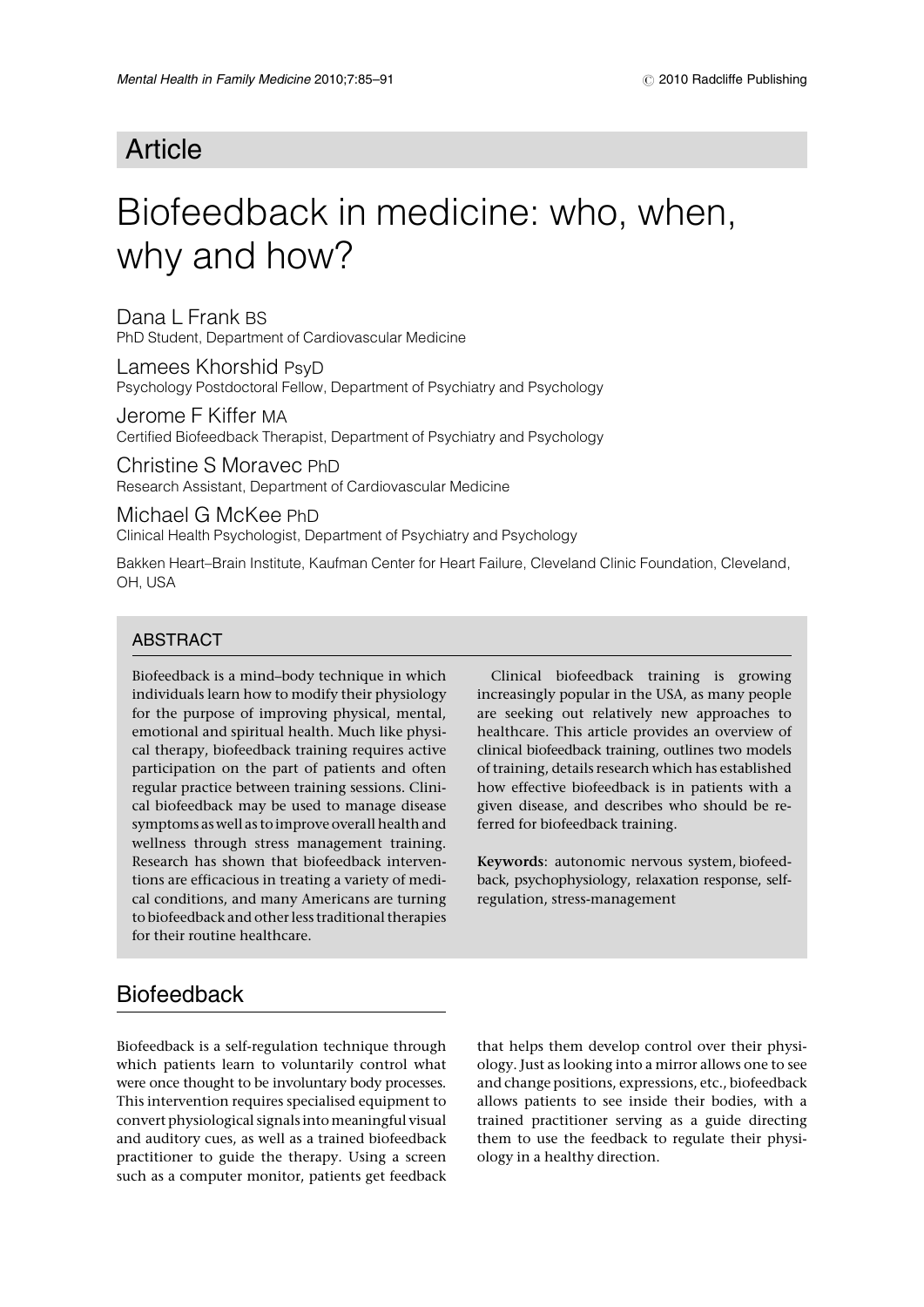Surface electromyography (sEMG) is perhaps the most common physiological variable monitored using biofeedback. sEMG feedback is used in a variety of disorders such as tension headache, chronic pain, spasmodic torticollis and temporomandibular joint dysfunction. Electroencephalography (EEG) feedback, also called neurofeedback, is used in ADHD and epilepsy and is increasingly the focus of research and other applications.

Some of the other commonly monitored variables are used when the goal of biofeedback is to reduce sympathetic arousal. These include heart rate, respiration rate, skin surface temperature (at the fingertips), skin conductance and heart rate variability.<sup>1</sup> This physiological information isnormallynot viewed as being under conscious control, but biofeedback provides real-time data, helping to bring such physiological processes under the control of the patient.<sup>2</sup> Common disorders treated in this way include hypertension, anxiety and medical conditions exacerbated by stress. Biofeedback also helps to make patients aware of the thoughts, feelings and behaviours related to their physiology. Over time, they can learn to self-regulate without feedback screens in front of them.

## Two models of biofeedback training

Biofeedback training is used in a variety of settings in order to improve academic, athletic and corporate performance, as well to improve health and wellness. This training may follow one of two learning models, each of which provides feedback so that the client learns techniques that help to correct any present malfunctioning.

#### Operant conditioning and feedback learning

Operant conditioning is a model of learning which utilises consequences as a means to modify the occurrence or type of behaviour.<sup>3</sup> For biofeedback, a straight operant conditioning model relies solely on the reinforcement of the signal displays in order to prompt patients to change their physiology. Feedback learning often functions together with operant reinforcement. An example outside the healthcare arena is learning to putt a golf ball. As the individual sees where the ball goes, the feedback helps to improve the next stroke. In biofeedback, seeing the physiological data go in a better direction results in

feedback learning, and positive reinforcement learning is usually satisfying. The therapist is simply there to explain what the biofeedback equipment is measuring and how it relates to the patient's physiology. Operant conditioning and the feedback learning model have been used in the management of many medical disorders including Raynaud's disease and faecal incontinence.<sup>4</sup>

#### Psychophysiological psychotherapy

Patients who are suffering from a disease that has a major stress component may also be helped by biofeedback using a psychophysiological psychotherapy model of learning. In this model, it is necessary to understand the patient as an individual. Stress management and other psychotherapeutic interventions may be used in combination with biofeedback training in order to make patients aware of how the stress in their lives has an effect on physiology. This model of learning uses both a psychophysiological assessment, described below, and a psychological evaluation in order to determine the thought and behaviour patterns that contribute to the patient's physiological vulnerability. This application of biofeedback training, which includes stress management, may be the most successful in treating stress related disorders.

### Training not treatment

Biofeedback therapy is a process of training as opposed to a treatment. Much like being taught how to tie their shoes or ride a bicycle, individuals undergoing biofeedback training must take an active role and practise in order to develop the skill. Rather than passively receiving a treatment, the patient is an active learner. It's like learning a new language.

When a patient comes in for clinical biofeedback therapy, an emphasis is placed on education. As sensors are placed on the patient's skin, the therapist explains what each sensor will be measuring, assuring the patient that the sensors do not cause any pain or shock but rather are simply recording signals from the body and displaying those signals on the screen. The therapist chooses signal displays which take into account both the needs and limitations of the individual being seen, and then explains each signal. This may be as simple as 'the green line is muscle tension, the blue line is temperature', etc.<sup>1</sup> Patients are then taught how the signals being displayed relate to their physiology. For example, the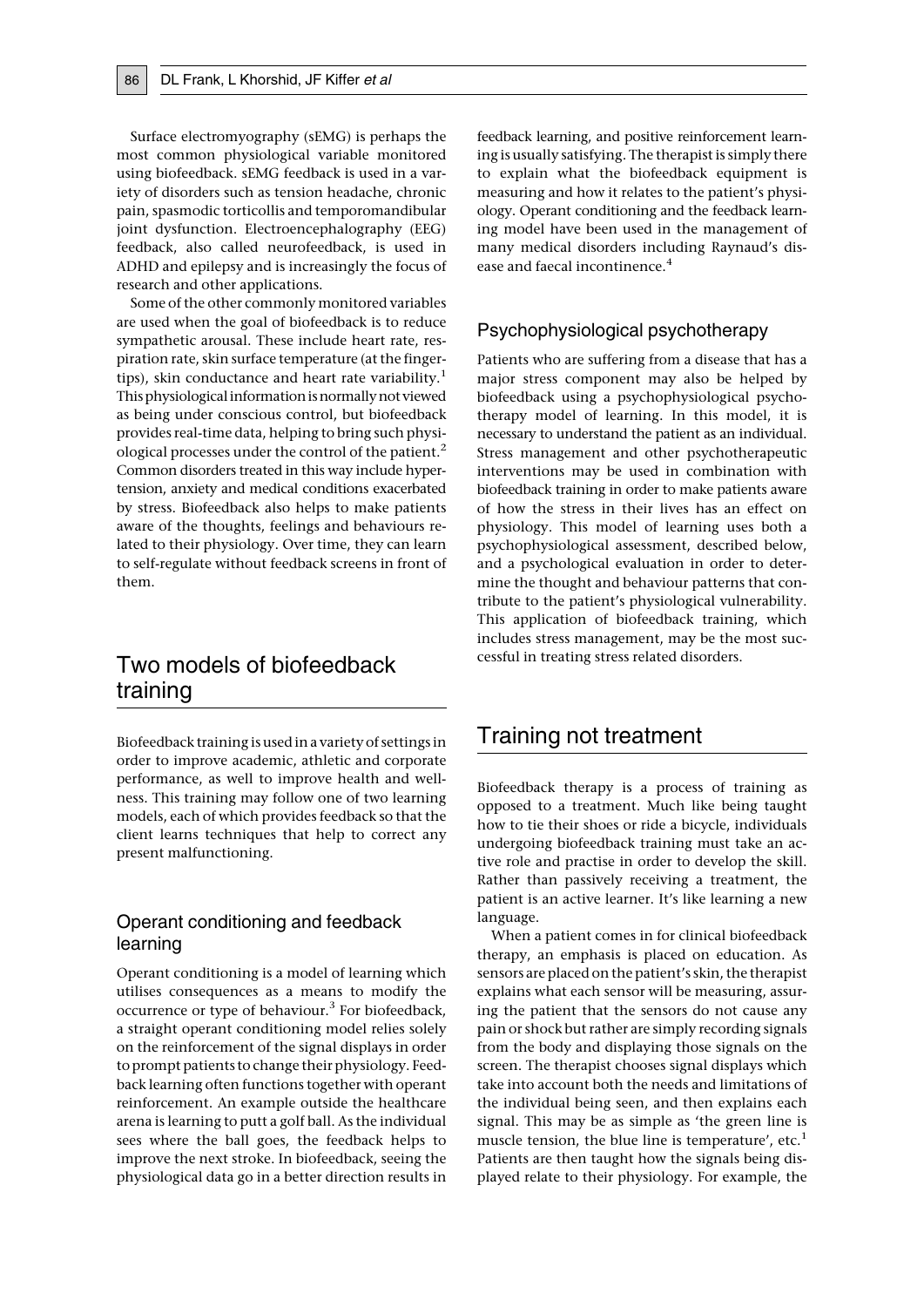therapist may say, 'Raise your shoulders' or 'Scrunch your face,' using the muscle tension signal on the screen to point out the patient's physiological responses.

Patients are also shown how their physiology is reactive to mental stimuli, particularly stressful situations. This is often done with a psychophysiological assessment including a series of activities and recoveries. First patients are asked to relax, and then they are asked to engage in a stressful activity such as the Stroop Color–Word Test<sup>5</sup> or the Serial Sevens Test<sup>6</sup> before once again being asked to relax. The therapist can then pause the feedback and show the patient his or her physiological reactivity to the mental task, as well as the extent and speed with which the physiology returned to baseline values. At this point the therapist may explain what the optimal values are for each of the physiological variables being measured as well as how they relate to patient health. For example, the therapist may say, 'Keeping the green line down below two microvolts means that your muscles are already relaxed'. This may also be related to the patient's current condition by saying something such as 'If you practise letting go of the tension in these muscles, then you will experience headaches less frequently or with less intensity'. The therapist may then provide the patient with suggestions of how to use imagery or self-talk to reduce stress. The final aspect of biofeedback training is reinforcement by the therapist that the patient is doing a good job and is more in control of his or her recovery and wellness.

## Indications for referral

Individuals may be referred for biofeedback training as either an alternative or an adjunctive therapy. Current treatment may be producing an insufficient response or even no response at all. Individuals who are intolerant of medication or for whom pharmacological treatment is contraindicated (e.g. the patient is pregnant or may become pregnant, or the patient is breast feeding) may be referred for biofeedback training. Patients who for any reason are not adhering to their current treatment regimen may also respond to biofeedback training. Some patients may request additional help or therapy. Individuals who have stress as a significant component of their medical condition can be referred for biofeedback training combined with psychotherapy. There is also significant self-selection, as patients who value self-control are likely to ask for biofeedback or be most receptive when it is offered.

## Efficacy of biofeedback interventions

In 2001, a Task Force of the Association for Applied Psychophysiology and Biofeedback and the Society for Neuronal Regulation outlined criteria for levels of evidence-based clinical efficacy of psychophysiological interventions.<sup>7</sup> The official standards for inclusion of research studies in this task force report are described below.<sup>7-9</sup>

#### Level 1: Not empirically supported

Evidence for Level 1 efficacy is supported only by anecdotal reports and/or case studies which are not peer reviewed.

#### Level 2: Possibly efficacious

Evidence for Level 2 efficacy is supported by at least one study of sufficient statistical power with wellidentified outcome measures but which lacks random assignment to a control condition internal to the study.

#### Level 3: Probably efficacious

Evidence for Level 3 efficacy is supported by multiple observational, clinical, wait list controlled, within-subject and intrasubject replication studies that demonstrate efficacy.

#### Level 4: Efficacious

Evidence for Level 4 efficacy meets all of the following criteria:

- a in a comparison with a no-treatment control group, alternative treatment group, or sham (placebo) control utilising randomised assignment, the investigational treatment is shown to be statistically significantly superior to the control condition, or the investigational treatment is equivalent to a treatment of established efficacy in a study with sufficient power to detect moderate differences and
- b the studies have been conducted with a population treated for a specific problem, for whom inclusion criteria are delineated in a reliable, operationally defined manner and
- c the study used valid and clearly specified outcome measures related to the problem being treated and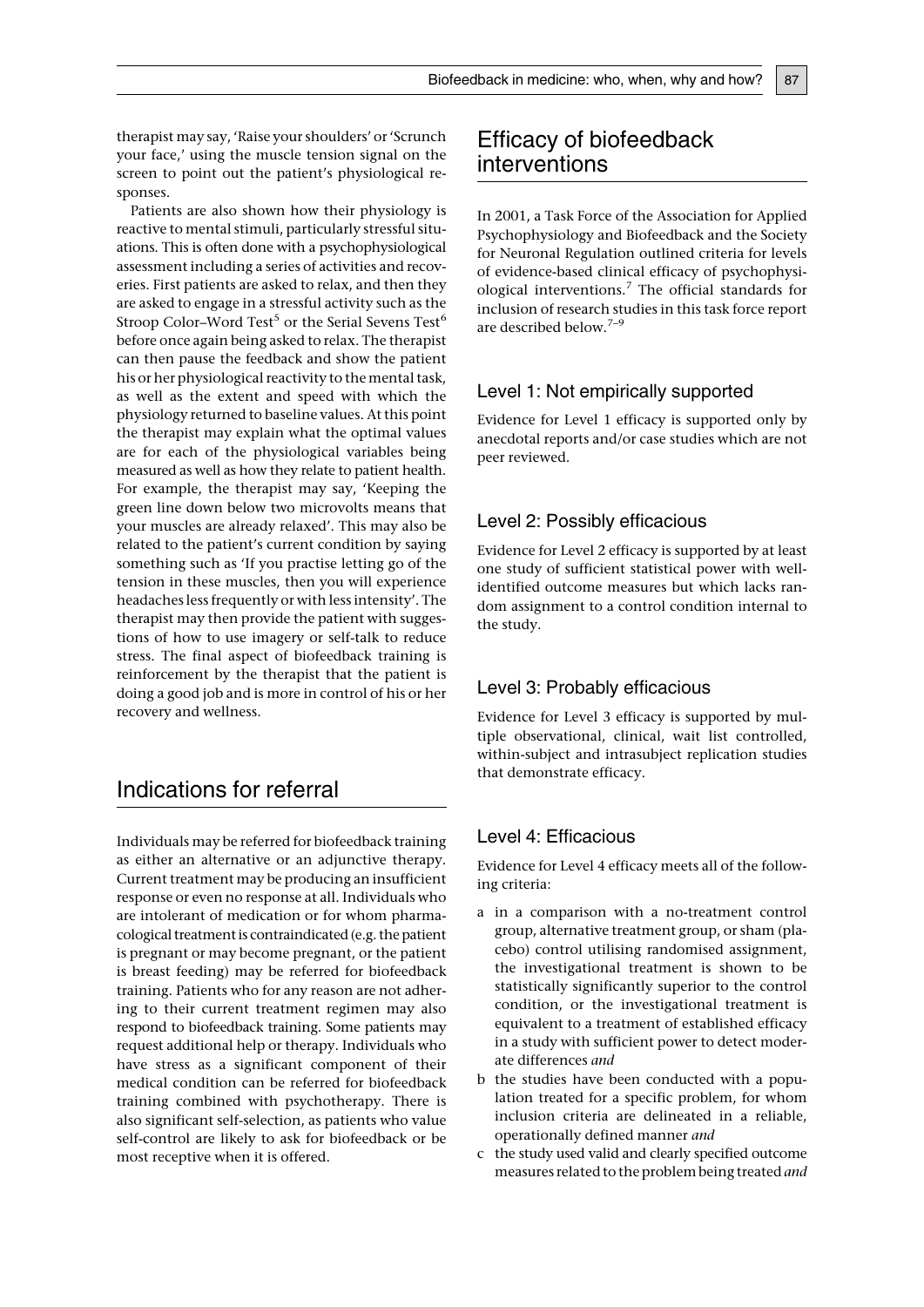- d the data are subjected to appropriate data analysis and
- e the diagnostic and treatment variables and procedures are clearly defined in a manner that permits replication of the study by independent researchers and
- f the superiority or equivalence of the investigational treatment has been shown in at least two independent research settings.

#### Level 5: Efficacious and specific

Evidence for Level 5 efficacy meets all of the Level 4 criteria and, in addition, the investigational treatment has been shown to be statistically superior to credible sham therapy, pill, or alternative bona fide treatment in at least two independent research settings.

#### Efficacy ratings for specific conditions

Using the criteria detailed above, Yucha and Montgomery<sup>7</sup> rated the current evidence on the efficacy of biofeedback training on various diseases and reported this in 2008. These ratings are summarised in Table 1. Keep in mind that if a condition has a lower efficacy rating, this does not suggest that biofeedback is not helpful in that condition, but rather that relevant research has not yet been conducted. Also, when combined with conventional medical management, an individual may very much benefit from a 'possibly efficacious' biofeedback application. An initial evaluation can usually reveal whether physiology monitored by biofeedback is outside normal limits and whether correcting it is likely to help the symptoms or disorder. For example, someone with a tension headache but normal electromyogram (EMG) readings from the trapezius and forehead sites probably won't benefit from EMG biofeedback, but someone with elevated readings probably would.

| <b>Rable L</b> Efficacy Tamigs for bioreeupack training on various medical conditions |                                                           |
|---------------------------------------------------------------------------------------|-----------------------------------------------------------|
| Level 5 Efficacious and specific                                                      | Level 2 Possibly efficacious                              |
| Urinary incontinence (females) <sup>10</sup>                                          | Asthma <sup>30</sup>                                      |
|                                                                                       | Autism <sup>31</sup>                                      |
| Level 4 Efficacious                                                                   | Bell's palsy <sup>32</sup>                                |
| Anxiety <sup>11</sup>                                                                 | Cerebral palsy <sup>33</sup>                              |
| Attention deficit hyperactivity disorder <sup>12</sup>                                | Chronic obstructive pulmonary disease <sup>34</sup>       |
| Chronic pain <sup>13</sup>                                                            | Coronary artery disease <sup>35</sup>                     |
| Constipation (adult) <sup>14</sup>                                                    | Cystic fibrosis <sup>36</sup>                             |
| Epilepsy <sup>15</sup>                                                                | Depressive disorders <sup>37</sup>                        |
| Headache (adult) <sup>16</sup>                                                        | Erectile dysfunction <sup>38</sup>                        |
| Hypertension <sup>17</sup>                                                            | Fibromyalgia/chronic fatigue syndrome <sup>39</sup>       |
| Motion sickness <sup>18</sup>                                                         | Hand dystonia <sup>40</sup>                               |
| Raynaud's disease <sup>19</sup>                                                       | Irritable bowel syndrome <sup>41</sup>                    |
| Temporomandibular disorder <sup>20</sup>                                              | Post-traumatic stress disorder <sup>42</sup>              |
|                                                                                       | Repetitive strain injury <sup>43</sup>                    |
| Level 3 Probably efficacious                                                          | Respiratory failure: mechanical ventilation <sup>44</sup> |
| Alcoholism/substance abuse <sup>21</sup>                                              | Stroke <sup>45</sup>                                      |
| Arthritis <sup>22</sup>                                                               | Tinnitus <sup>46</sup>                                    |
| Diabetes mellitus <sup>23</sup>                                                       | Urinary incontinence (children) <sup>47</sup>             |
| Faecal incontinence <sup>24</sup>                                                     |                                                           |
| Headache (paediatric) <sup>25</sup>                                                   | Level 1 Not empirically supported                         |
| Insomnia $^{26}$                                                                      | Eating disorders <sup>48</sup>                            |
| Traumatic brain injury <sup>27</sup>                                                  | Immune function <sup>49</sup>                             |
| Urinary incontinence (males) <sup>28</sup>                                            | Spinal cord injury <sup>50</sup>                          |
| Vulvar vestibulitis <sup>29</sup>                                                     | Syncope <sup>51</sup>                                     |
|                                                                                       |                                                           |

Table 1 Efficacy ratings for biofeedback training on various medical conditions\*

 $*$  Ratings were made by Yucha and Montgomery<sup>7</sup> based on data from the cited references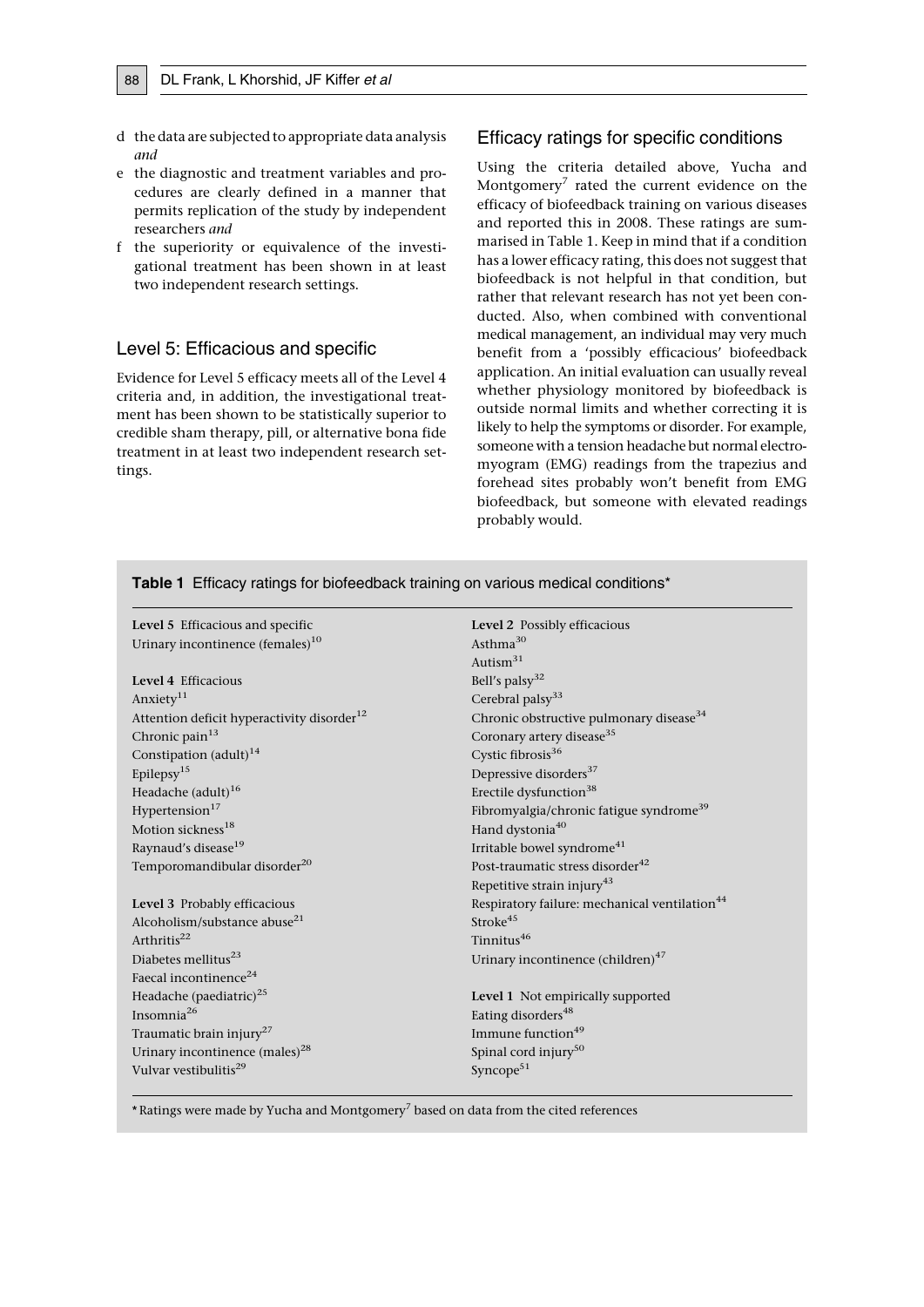## Biofeedback gaining popular acceptance

Clinical biofeedback training is steadily gaining acceptance with the American public. Biofeedback is recognised by the National Institute of Complementary and Alternative Medicine as one of the mind–body therapies and many doctors and patients think of biofeedback as a form of complementary and alternative medicine (CAM). The last decade has demonstrated a significant increase in the prevalence of CAM use. A recent in-person survey of health- and illness-related experiences showed that in the USA alone, approximately 38% of adults and 12% of children are using some form of CAM for general healthcare and wellness or to treat a range of symptoms and diseases.<sup>52</sup> In 2007, Americans spent nearly \$34 billion on CAM practitioners and products.<sup>53</sup>

As more and more Americans seek out such complementary and alternative therapies for their healthcare and as research continues to reveal the efficacy of biofeedback for more and moremedical disorders, it is likely that it will become an accepted therapy for more disease conditions. A large study being undertaken this fall at the Cleveland Clinic, with funding from the Bakken Heart–Brain Institute, seeks to investigate the efficacy of biofeedback in treating three populations of patients – those with coronary artery disease, diabetes or multiple sclerosis. We hope to establish in these and other diseases that biofeedback is successful in improving quality of life and clinical status, as well as possibly reversing biological aspects of each disease.

#### **REFERENCES**

- 1 Schwartz MS and Andrasik F. Biofeedback: a practitioner's guide. New York: Guilford Press, 2003.
- 2 Moss D. Mind/body medicine, evidence-based medicine clinical psychophysiology, and integrative medicine. In: Moss D, McGrady A, Davies T et al (eds) Handbook of Mind Body Medicine in Primary Care: behavioral and physiological tools. Thousand Oaks: Sage, 2003, pp. 3–18.
- 3 Basmajian JV. Biofeedback: principles and practice for clinicians. Baltimore: Williams & Wilkins, 1989.
- 4 McKee M.G Biofeedback: an overview in the context of heart–brain medicine. Cleveland Clinic Journal of Medicine 2008;75:S31–4.
- 5 MacLeod CM. Half a century of research on the Stroop effect: an integrative review. Psychological Bulletin 1991;109:163–203.
- 6 Schneider L. Serial Sevens Test. Archives of Internal Medicine 1983;143:612.
- 7 Yucha C and Montgomery D. Evidence-Based Practice in Biofeedback and Neurofeedback. Wheat Ridge: As-

sociation for Applied Psychophysiology and Biofeedback, 2008.

- 8 Moss D and Gunkelman J. Task force report on methodology and empirically supported treatments: introduction.Applied Psychophysiology and Biofeedback 2002;27:271–2.
- 9 Moss D and Gunkelman J. Task force report on methodology and empirically supported treatments: introduction and summary. Biofeedback 2002;30: 19–20.
- 10 Burgio KL, Locher JL, Goode PS et al. Behavioral vs drug treatment for urge urinary incontinence in older women: a randomized controlled trial. Journal of the American Medical Association 1998;280:1995– 2000.
- 11 Rice KM, Blanchard EB and Purcell M. Biofeedback treatments of generalized anxiety disorder: preliminary results. Biofeedback and Self-Regulation 1993; 18:93–105.
- 12 Monastra VJ, Lynn S, Linden M et al. Electroencephalographic biofeedback in the treatment of attention-deficit/hyperactivity disorder. Applied Psychophysiology and Biofeedback 2005;30:95–114.
- 13 Corrado P, Gottlieb H and Abdelhamid MH. The effect of biofeedback and relaxation training on anxiety and somatic complaints in chronic pain patients. American Journal of Pain Management 2003; 13:133–9.
- 14 Bassotti G, Chistolini F, Sietchiping-Nzepa F et al. Biofeedback for pelvic floor dysfunction in constipation. BMJ 2004;328:393–6.
- 15 Sterman MB. Basic concepts and clinical findings in the treatment of seizure disorders with EEG operant conditioning. Clinical Electroencephalography 2000; 31: 45–55.
- 16 Arena JG, Bruno GM, Hannah SL et al. Comparison of frontal electromyographic biofeedback training, trapezius electromyographic biofeedback training, and progressive muscle relaxation therapy in the treatment of tension headache. Headache 2001; 35:411–19.
- 17 Linden W and Moseley JV. The efficacy of behavioral treatments for hypertension. Applied Psychophysiology and Biofeedback 2006;31:51–63.
- 18 Stout CS, Toscano W and Cowings PS. Reliability of psychophysiological responses across multiple motion sickness stimulation tests. Journal of Vestibular Research 1995;5:25–33.
- 19 Karavidas MK, Tsai PS, Yucha C et al. Thermal biofeedback for primary Raynaud's phenomenon: a review of the literature. Applied Psychophysiology and Biofeedback 2006;31:203–16.
- 20 Crider A, Glaros AG and Gevirtz RN. Efficacy of biofeedback-based treatments for temporomandibular disorders. Applied Psychophysiology and Biofeedback 2005;30:333–45.
- 21 Sokhadze TM, Cannon RL and Trudeau DL. EEG biofeedback as a treatment for substance use disorders: review, rating of efficacy, and recommendations for further research. Applied Psychophysiology and Biofeedback 2008;33:1–28.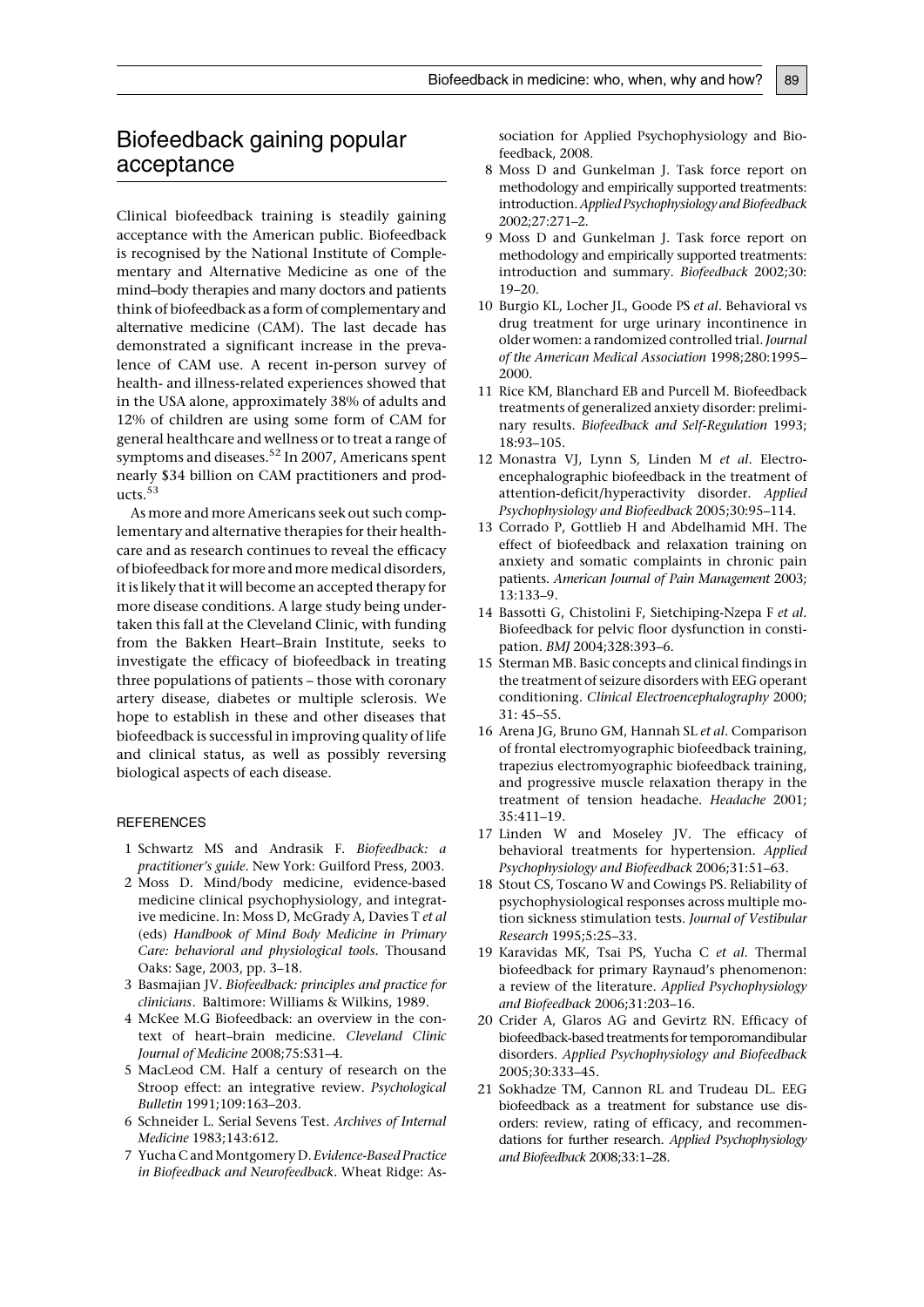- 
- 22 Young LD, Bradley LA and Turner RA. Decreases in health care resource utilization in patients with rheumatoid arthritis following a cognitive behavioral intervention. Biofeedback and Self-Regulation 1995;20:259–68.
- 23 Jablon SL, Naliboff BD, Gilmore SL et al. Effects of relaxation training on glucose tolerance and diabetic control in type II diabetes. Applied Psychophysiology and Biofeedback 1997;22:155–69.
- 24 Solomon MJ, Pager CK, Rex J et al. Randomized, controlled trial of biofeedback with anal manometry, transanal ultrasound, or pelvic floor retraining with digital guidance alone in the treatment of mild to moderate fecal incontinence. Diseases of the Colon and Rectum 2003;46:703–10.
- 25 Arndorfer RE and Allen KD. Extending the efficacy of a thermal biofeedback treatment package to the management of tension-type headaches in children. Headache 2001;41:183–92.
- 26 NIH Technology Assessment Panel on Integration of Behavioral and Relaxation Approaches into the Treatment of Chronic Pain and Insomnia. Integration of behavioral and relaxation approaches into the treatment of chronic pain and insomnia. Journal of the American Medical Association 1996; 276:313–18.
- 27 Hammond DC. Can LENS neurofeedback treat anosmia resulting from a head injury? Journal of Neurotherapy 2007;11:57–62.
- 28 Van Kampen M, de Weerdt W, Van Poppel H et al. Effect of pelvic-floor re-education on duration and degree of incontinence after radical prostatectomy: a randomised controlled trial. Lancet 2000;355:98– 102.
- 29 Glazer HI, Rodke G, Swencionis C et al. Treatment of vulvar vestibulitis syndrome with electromyographic biofeedback of pelvic floor musculature. Journal of Reproductive Medicine 1995;40:283–90.
- 30 Ritz T, Dahme B and Roth WT. Behavioral interventions in asthma: biofeedback techniques. Journal of Psychosomatic Research 2004;56:711–20.
- 31 Coben R and Padolsky I. Assessment-guided neurofeedback for autism spectrum disorder. Journal of Neurotherapy 2007;11:5–19.
- 32 Dalla Toffola E, Bossi D, Buonocore M et al. Usefulness of biofeedback/EMG in facial palsy rehabilitation. Disability and Rehabilitation 2005;27:809–15.
- 33 Bolek JE. A preliminary study of modification of gait in real time using surface electromyography. Applied Psychophysiology and Biofeedback 2003;28:129– 38.
- 34 Giardino ND, Chan L and Borson S. Combined heart rate variability and pulse oximetry biofeedback for chronic obstructive pulmonary disease: preliminary findings. Applied Psychophysiology and Biofeedback 2004;29:121–33.
- 35 Del Pozo JM, Gevirtz RN, Scher B et al. Biofeedback treatment increases heart rate variability in patients with known coronary artery disease. American Heart Journal 2004;147:E11.
- 36 Delk KK, Gevirtz R, Hicks DA et al. The effects of biofeedback-assisted breathing retraining on lung

functions in patients with cystic fibrosis. Chest 1994;105:23–8.

- 37 Karavidas MK, Lehrer OM, Vaschillo E et al. Preliminary results of an open-label study of heart rate variability biofeedback for the treatment of major depression. Applied Psychophysiology and Biofeedback 2007;32:19–30.
- 38 Van Kampen M, de Weerdt W, Claes H et al. Treatment of erectile dysfunction by perineal exercise, electromyographic biofeedback, and electrical stimulation. Physical Therapy 2003;83:536–43.
- 39 Mueller HH, Donaldson CC, Nelson DV et al. Treatment of fibromyalgia incorporating EEG-driven stimulation: a clinical outcomes study. Journal of Clinical Psychology 2001;57:933–52.
- 40 Deepak KK and Behari M. Specific muscle EMG biofeedback for hand dystonia. Applied Psychophysiology and Biofeedback 1999;24:267–80.
- 41 Schwartz SP, Taylor AC, Scharff L et al. Behaviorally treated irritable bowel syndrome patients: a fouryear follow-up. Behaviour Research and Therapy 1990;28:331–5.
- 42 Silver SM, Brooks A and Obenchain J. Treatment of Vietnam War veterans with PTSD: a comparison of eye movement desensitization and reprocessing, biofeedback, and relaxation training. Journal of Traumatic Stress 1995;8:337–42.
- 43 Peper E, Gibney KH and Wilson VE. Group training with healthy computing practicing to prevent repetitive strain injury (RSI): a preliminary study. Applied Psychophysiology and Biofeedback 2004;29: 279–87.
- 44 Holliday JE and Lippmann M. Reduction in ventilatory response to CO2 with relaxation feedback during CO2 breathing for ventilator patients. Chest 2003;124:1500–11.
- 45 Woodford H and Price C. EMG biofeedback for the recovery of motor function after stroke. Cochrane Database of Systematic Reviews 2006;2:CD004585.
- 46 Heinecke K, Weise C, Schwarz K et al. Physiological and psychological stress reactivity in chronic tinnitus. Journal of Behavioral Medicine 2008;31:179– 88.
- 47 Khen-Dunlop N, Van Egroo A, Bouteiller C et al. Biofeedback therapy in the treatment of bladder overactivity, vesico-ureteral reflux, and urinary tract infection. Journal of Pediatric Urology 2006;2: 424–9.
- 48 Pop Jordanova N. Psychological characteristics and biofeedback mitigation in preadolescents with eating disorders. Pediatrics International 2000;42:76– 81.
- 49 Gruber BL, Hersh SP, Hall NR et al. Immunological responses of breast cancer patients to behavioral interventions. Biofeedback and Self-Regulation 1993; 18:1–22.
- 50 Brucker BS and Bulaeva NV. Biofeedback effect on electromyography responses in patients with spinal cord injury. Archives of Physical Medicine and Rehabilitation 1996;77:133–7.
- 51 McGrady AV, Kern-Buell C, Bush E et al. Biofeedback-assisted relaxation therapy in neuro-